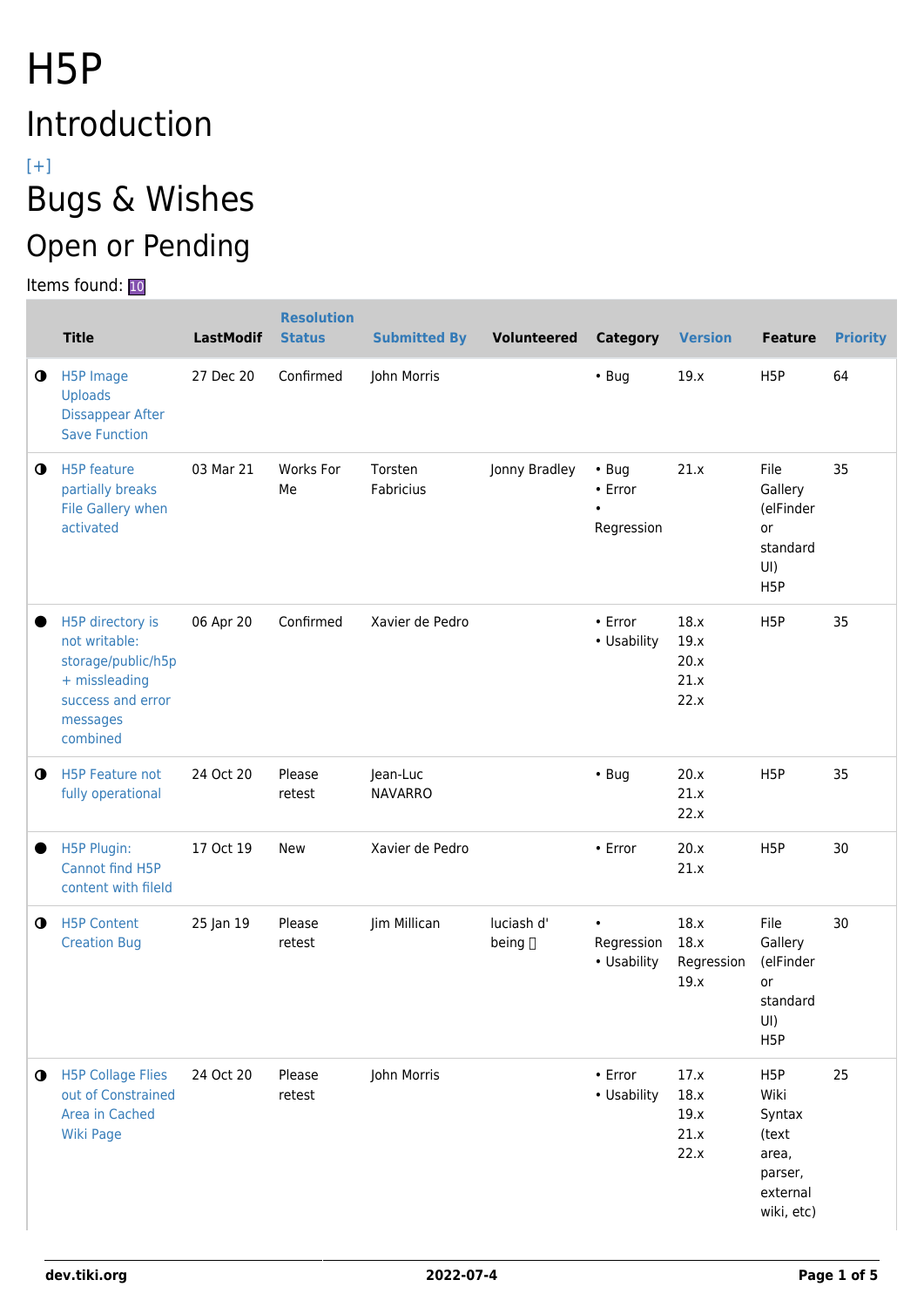|           | <b>Title</b>                                                                        | <b>LastModif</b> | <b>Resolution</b><br><b>Status</b> | <b>Submitted By</b>    | <b>Volunteered</b> | Category                     | <b>Version</b> | <b>Feature</b>   | <b>Priority</b> |
|-----------|-------------------------------------------------------------------------------------|------------------|------------------------------------|------------------------|--------------------|------------------------------|----------------|------------------|-----------------|
| $\bullet$ | Creating H5p in<br>file gallery stuck<br>on loading,<br>please wait                 | 04 Apr 22        | New                                | tjn@ksu.se             |                    | $\cdot$ Error                | 24.x           | H <sub>5</sub> P | 25              |
|           | Error: H5P<br>directory is not<br>writable:<br>storage/public/h5p<br>in new install | 28 Nov 20        | New                                | Gary<br>Cunningham-Lee |                    | $\cdot$ Error                | 21.x           | H <sub>5</sub> P | 25              |
|           | <b>H5P File Creation</b><br><b>Fails After First</b><br><b>File Created</b>         | 30 Dec 21        | New                                | John Morris            |                    | $\cdot$ Error<br>• Usability | 23.x           | H <sub>5</sub> P | 25              |

**+** [Create Item](https://dev.tiki.org/Make+a+wish)

# 1.2. Roadmap 1.2.1. Tiki 12-16

Create wiki syntax embed content from <https://h5p.org/>

```
{h5p url=https://h5p.org/h5p/embed/ id=617 allowfullscreen=y frameborder=0, width="1090"
height="674"}
```
#### would generate

Later on, this wiki syntax can be used to embed H5P objects that live in Tiki (by omitting any value in url)

## 1.2.2. Tiki 17

- Integrate H5P to Tiki as a built-in feature (optional of course) (Fall 2016 for Tiki 17)
	- o [Submit the library to Packagist \(Composer\)](https://github.com/h5p/h5p-php-library/issues/8)
	- <https://h5p.org/creating-your-own-h5p-plugin>might help
	- We should find a way to re-use Tiki features and data
		- Be able to use Wiki Syntax in H5P text areas
		- Use images and videos stored in Tiki
	- Management, sharing and [forking data](https://dev.tiki.org/Forking-data) like in<https://profiles.tiki.org/CartoGraf>and on h5p.org
- Roles (This will be a collaboration between H5P and Tiki)
	- Tiki: Xavier and Jonny
	- H5P: Thomas and Frode (+Svein-Tore)
- Timeline
	- November 2016: brainstorming / planning
	- Dec 2016 -> March 2017: development
	- o April 2017: released as part of Tiki17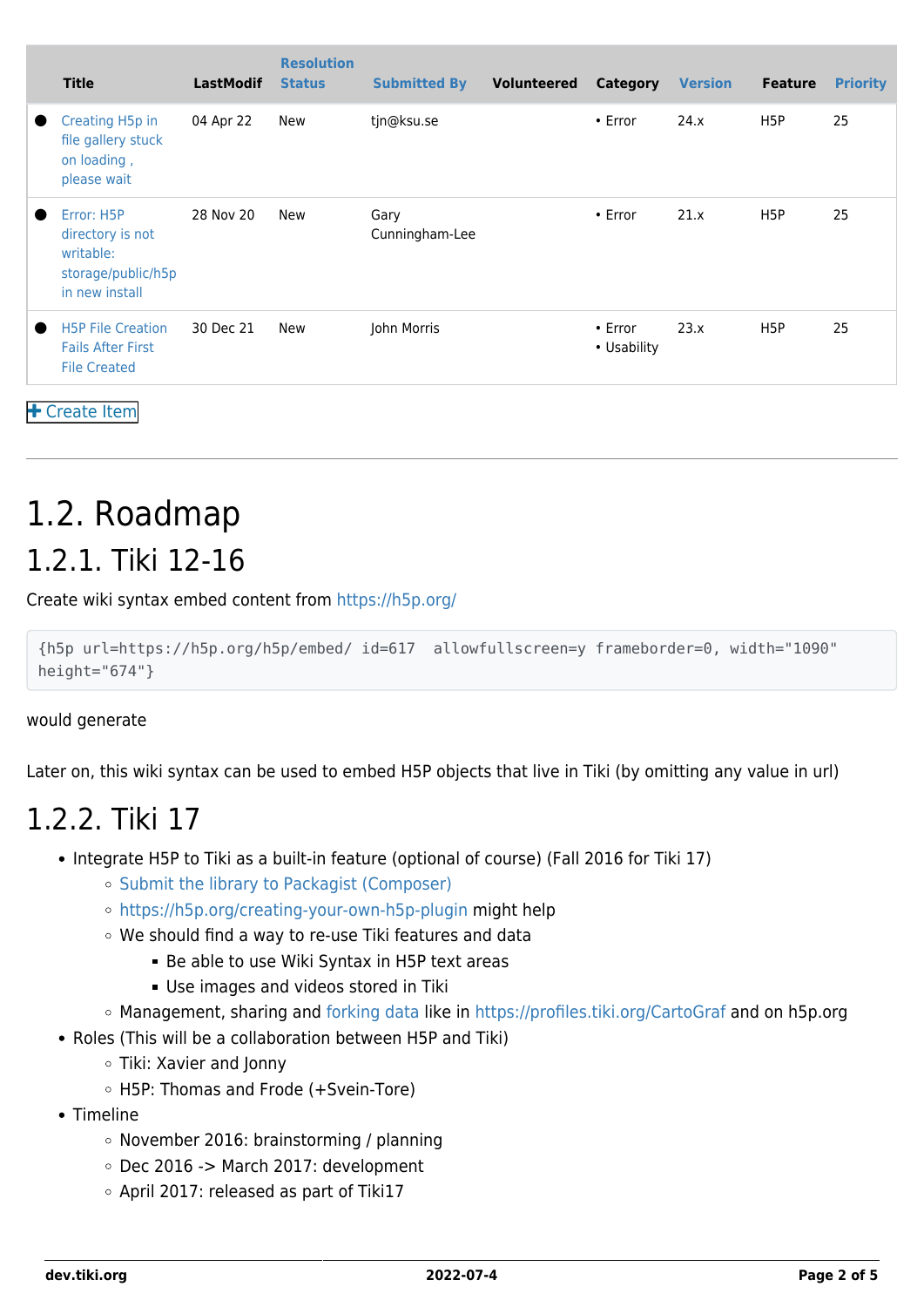### 1.2.2.1. Desired fixes in 17.x branch

H5P objects don't take on look and feel of Tiki site (which is not surprising as H5P is not using Bootstrap)

## 1.2.2.2. Fixes in 19.x branch 2019

- Fixed most (all) of the known bugs on loading content types as documented here [item6516-H5P-Content-](https://dev.tiki.org/item6516-H5P-Content-Creation-Bug)[Creation-Bug](https://dev.tiki.org/item6516-H5P-Content-Creation-Bug)
- Got the H5P Hub working (which means easier importing/installing of content types)
- To be backported to 18.x when tested

## 1.2.3. Phases & Milestones

- 1. Place files on svn
	- o Get an experimental branch to play without fear of breaking too much things while learning, etc. done
- 2. Tiki implements the 2 well-documented H5P interfaces
- 3. Tiki explains to H5P how are users expected to use the system (=>where to place things, etc)
- 4. Questions on which part of the code goes
	- (in which folders in Tiki, since Tiki has the code splitted among several folders, compared to Wordpress, where the whole filetree for H5P is inside the plugins directory)
- 5. Replace H5P html purifier (GPL'd) with the one in Tiki (htmlpurifier library, which has a MIT-compatible license) so that there are no license issues to get H5P in Tiki.
	- <http://htmlpurifier.org/>
- 6. add basic feature: create, view upload
- 7. add next step: edit content
- 8. Tag system: reuse tiki freetags to expose/use h5p tags
	- <https://doc.tiki.org/Tags> + <https://doc.tiki.org/File+Gallery>
- 9. Document for end users
- 10. Assess Project

## 1.2.4. Long term

- Add recording to Tiki and H5P:<https://github.com/spite/ccapture.js/>to replace the Java applet in <http://doc.tiki.org/Screencast>
- Add [xAPI](https://dev.tiki.org/Experience-API-xAPI) -><https://h5p.org/documentation/x-api>
	- Tiki should become a [Learning Record Store](https://dev.tiki.org/Learning-Record-Store) or a FLOSS solution picked for WikiSuite.
- Add [animations](https://dev.tiki.org/Animations)
- Zoom in and zoom out

## 1.2.5. Meetings

- Periodicity of joint Tiki-H5P dev & follow up meetings?
	- Next: Dec Tue 20th, 2016. 10h UTC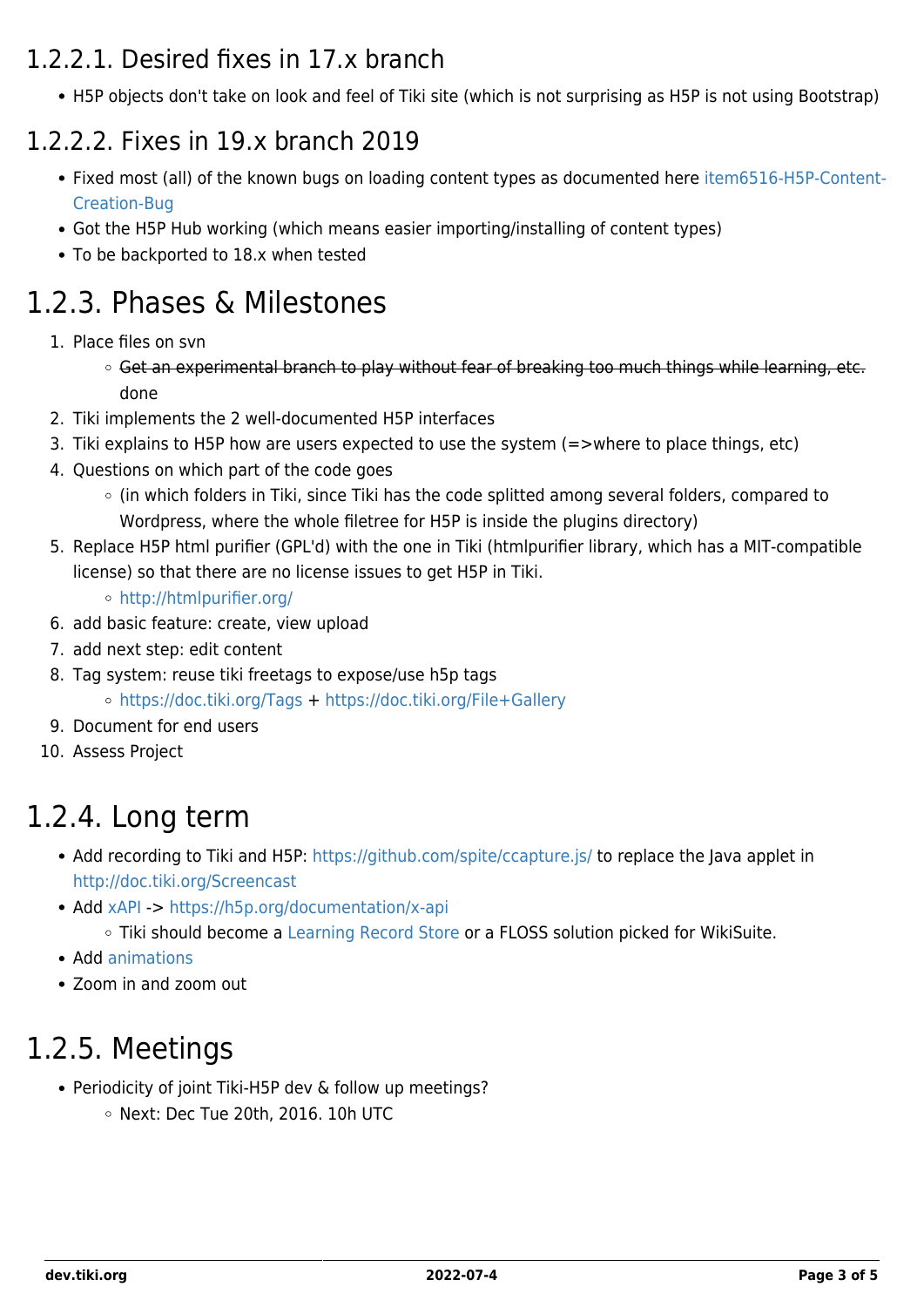# 1.3. FAQ 1.3.1. H5P Questions

#### **Code Repository**:

- o svn repo structure in sourceforge.net
	- <https://sourceforge.net/p/tikiwiki/code/HEAD/tree/>
	- qet access

See:

- <https://dev.tiki.org/Commit>
- <https://dev.tiki.org/How+to+get+commit+access>
- <http://webchat.freenode.net/?channels=tikiwiki>
- some **experimental branches** can live in svn sf.net repo, or in git repos elsewhere, such as github:
	- <https://github.com/Tikiorg>

#### **Implement Interfaces, classes, databases (abstraction layer), system messages, etc.**

- $\circ$  Tiki: file Galleries + a few other cases:
	- Vimeo file (video file stored elsewhere which shows in Tiki as a local file) <https://doc.tiki.org/PluginVimeo>
	- **Scorm**

<https://doc.tiki.org/Scorm>

○ Plugins: (shortcodes in wordpress; php class where you add some extra functionality and you can reuse anywhere in Tiki objects)

#### **How or where H5P should appear: Pages, Nodes, etc.**

- o Tiki:
	- Wiki pages, or any other Tiki object with text areas: forums, tracker fields, blog posts, comments, etc.
	- **Important libs and folders:** 
		- headerlib: to include external js jq files to be used within Tiki.
		- lib/core/H5P/index.php
		- lib/mime/mimetypes.php
		- lib/wiki-plugins/wiki-plugin\_h5p.php
		- installer/schema/\*.sql \*.php (for installation and upgrades patches)
	- Composer autoloader (used by Tiki)
	- Reference pages:
		- <https://dev.tiki.org/Overview>
		- <https://dev.tiki.org/Hello+World>
			- (dev tutorial, a bit outdated in some sections, but a good starting point, probably)
	- Development Model (why some things in Tiki are how they are):<https://tiki.org/Model>
- Versioning and Upgrades
	- <https://sourceforge.net/p/tikiwiki/code/HEAD/tree/trunk/composer.json>
	- $\circ$  Upgrade system: sql patch and php-command patches (in installer/schema/\*.sql & \*.php)